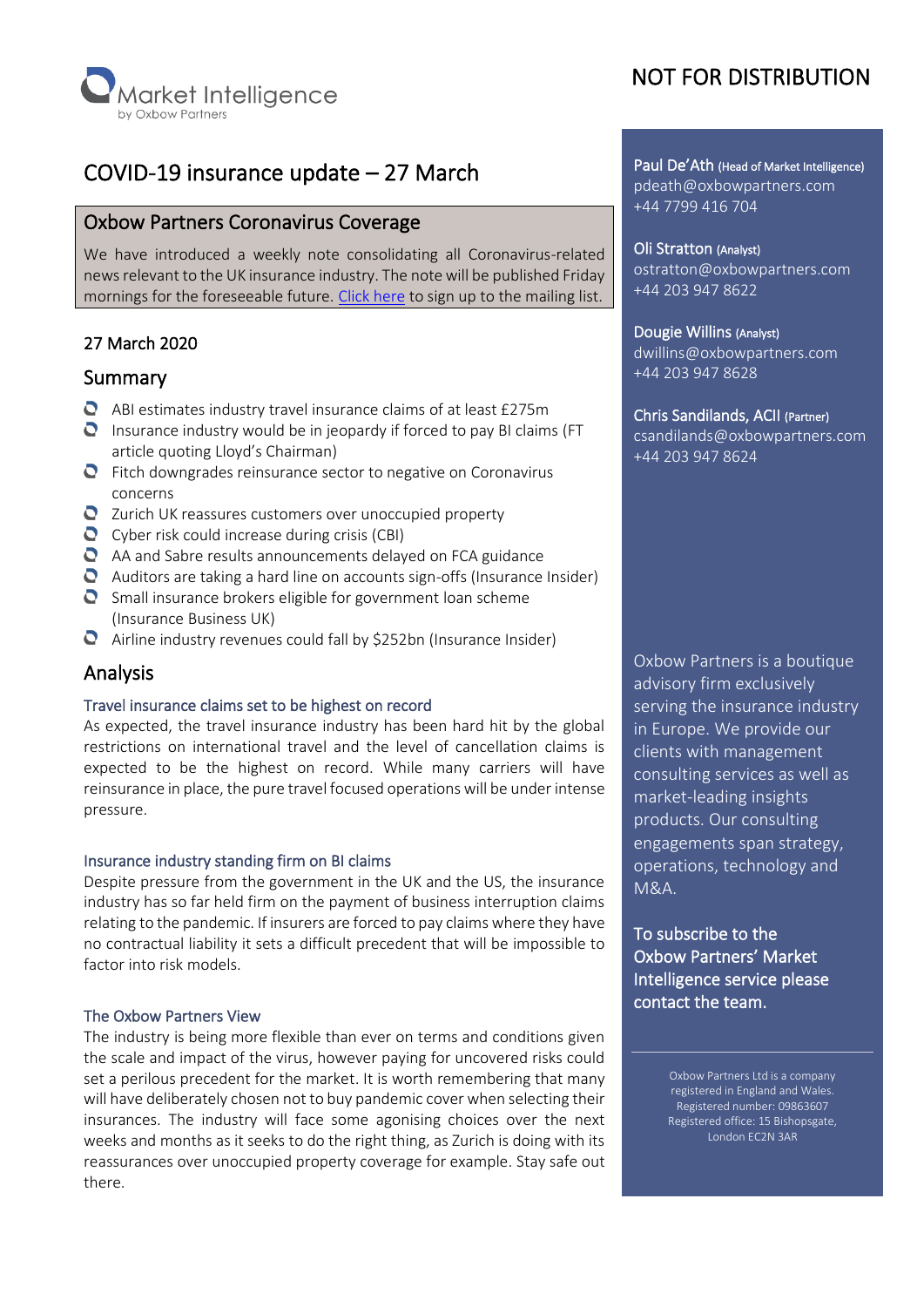# NOT FOR DISTRIBUTION

**larket Intelligence** 

#### ABI estimates industry travel insurance claims to be at least £275m

The ABI has announced that UK travel insurance companies expect to pay out more than £275m to travellers due to the Coronavirus outbreak. The vast majority of payments are due to cancellations. This is expected to be twice as much as the amount paid for cancelations in the whole of 2019 and significantly more than the highest ever year of cancellation payments (£148m in 2010).

# [Read more](https://www.abi.org.uk/news/news-articles/2020/03/covid19-travel-insurers-expect-to-make-record-payouts-to-customers/)

#### Insurance industry would be in jeopardy if forced to pay BI claims

The Financial Times reported comments from the chairman of Lloyd's of London stating that the industry would be in jeopardy if it had to pay claims for business interruption due to the Coronavirus pandemic, even if the policy did not include the specific coverage. There is pressure from the Governments in the US and UK for insurers to pay claims despite most policies not including cover for closures due to pandemics. However, the industry is currently standing firm in its response.

#### [Read more \(requires FT subscription\)](https://www.ft.com/content/bc97929f-8561-49f0-9eef-cf4f602c42d2)

#### Fitch downgrades reinsurance sector to negative on coronavirus concerns

Fitch ratings has revised its outlook for the underlying fundamentals of the global reinsurance sector to negative on the back of concerns over COVID-19 and the related impacts on the credit quality of reinsurers. Despite the downgrade, Fitch believes that the ratings of reinsurers will be less impacted by COVID-19 than the life and health insurers.

#### [Read more](https://www.fitchratings.com/site/pr/10115128?)

#### Zurich UK reassures customers over unoccupied property

Zurich UK has issued a bulletin to update customers on its stance regarding the temporary closure of buildings due to the pandemic. The insurer has stated that where customers are making appropriate provisions to mitigate their unoccupied risk, the temporary closure should not prejudice any claim made. This applies to all property business across its commercial, municipal and retail business lines.

## [Read more](https://insider.zurich.co.uk/trending/temporarily-closing-premises-coronavirus/)

## Cyber risk could increase during crisis

The CBI has published a webinar focused on the increased risk of cyber attacks during the crisis. The main driver of increased risk is the fact that many businesses have moved to remote working wherever possible, increasing the opportunities for cyber criminals to exploit weak points in IT systems.

## [Read more](https://www.cbi.org.uk/articles/daily-coronavirus-webinar-cyber-security-25-03-2020/)

#### AA and Sabre results announcements delayed on FCA guidance

The FCA has requested that listed companies observe a moratorium on the publication of preliminary financial statements for at least two weeks from 21 March 2020. Both Sabre and the AA were due to report results during this period and have delayed reporting their results as requested. The FCA has asked for the delay to allow companies and auditors sufficient time to give due consideration to the current events within their reporting.

[Read more](https://www.fca.org.uk/news/statements/fca-requests-delay-forthcoming-announcement-preliminary-financial-accounts)